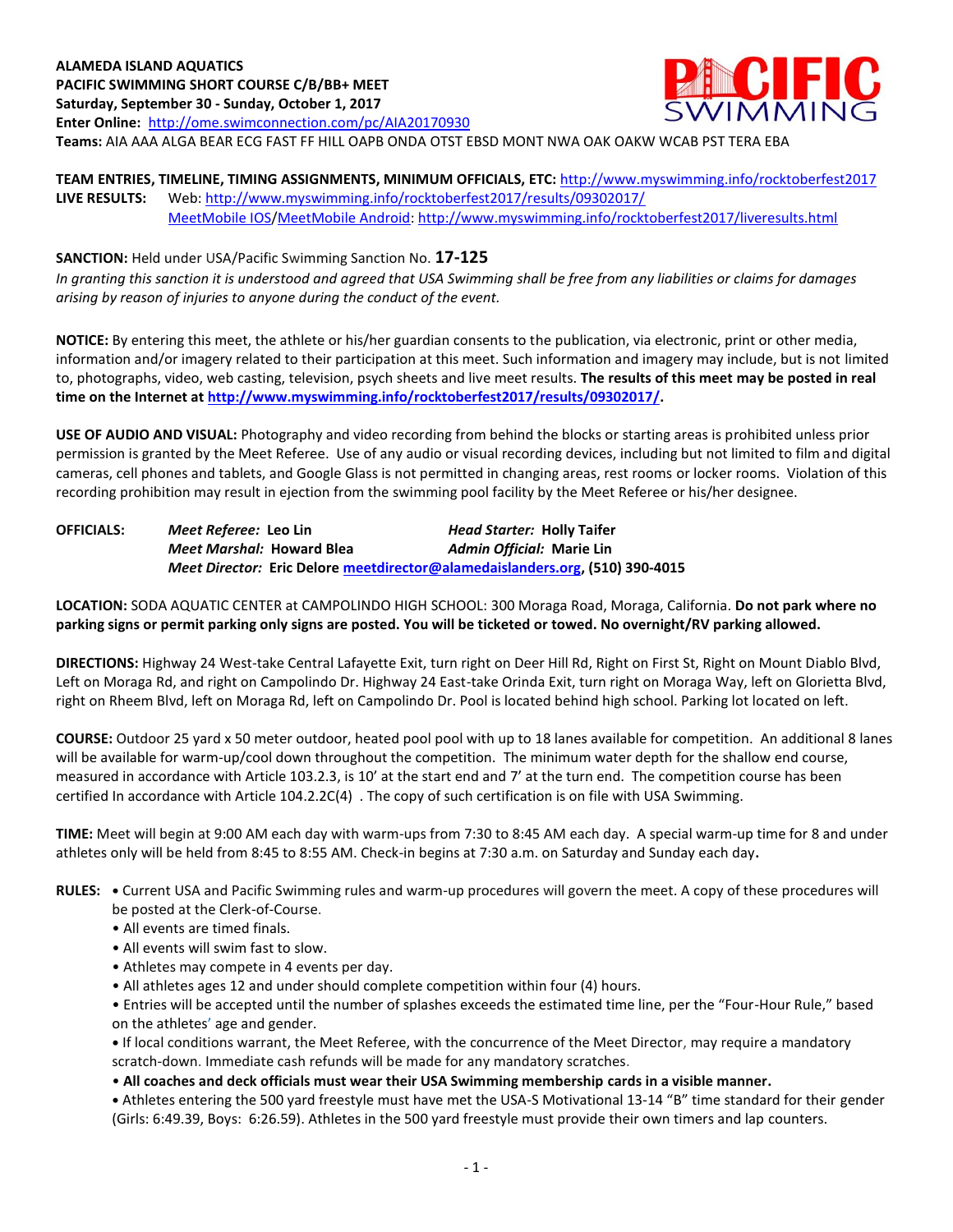**UNACCOMPANIED ATHLETES:** Any USA Swimming athlete-member competing at the meet must be accompanied by a USA Swimming member-coach for the purposes of athlete supervision during warm-up, competition and warm-down. If a coach-member of the athlete's USA Swimming Club does not attend the meet to serve in said supervisory capacity, it is the responsibility of the athlete or the athlete's legal guardian to arrange for supervision by a USA Swimming member-coach. The Meet Director or Meet Referee may assist the swimmer in making arrangements for such supervision; however, it is recommended that such arrangements be made in advance of the meet by the athlete's USA Swimming Club Member-Coach.

**RACING STARTS:** Any athlete entered in the meet must be certified by a USA Swimming member-coach as being proficient in performing a racing start, or must start each race from within the water. When unaccompanied by a member-coach, it is the responsibility of the athlete or the athlete's legal guardian to ensure compliance with this requirement.

**RESTRICTIONS:** • Smoking and the use of other tobacco products is prohibited on the pool deck, in the locker rooms, in spectator seating, in standing areas and in all areas used by athletes, during the meet and during warm-up periods.

- Sale and use of alcoholic beverages is prohibited in all areas of the meet venue.
- No glass containers are allowed in the meet venue.
- No propane heater is permitted except for snack bar/meet operations.
- All shelters must be properly secured.
- Changing into or out of swimsuits other than in locker rooms or designated areas is prohibited.

• Operation of a drone, or any other flying apparatus, is prohibited over the venue (pools, athlete/coach areas, spectator areas and open ceiling locker rooms) any time athletes, coaches, officials and/or spectators are present.

• Destructive devices, to include but not limited to, explosive devices and equipment, firearms (open or concealed), blades, knives, mace, stun guns and blunt objects are strictly prohibited in the swimming facility and its surrounding areas. If observed, the Meet Referee or his/her designee may ask that these devices be stored safely away from the public or removed from the facility. Noncompliance may result in the reporting to law enforcement authorities and ejection from the facility. Law enforcement officers (LEO) are exempt per applicable laws.

**ELIGIBILITY:** • Athletes must be current members of USA Swimming and enter their name and registration number on the meet entry card as they are shown on their Registration Card. If this is not done, it may be difficult to match the athlete with the registration and times database. The meet host will check all athlete registrations against the SWIMS database and if not found to be registered, the Meet Director shall accept the registration at the meet (a \$10 surcharge will be added to the regular registration fee). Duplicate registrations will be refunded by mail.

• Athletes in the "BB" Division must have met at least the listed "BB" time standard. Athletes in the "B" Division must have met at least the listed "B" time standard. All entry times slower than the listed "B" time standard will be in the "C" Division. For 8&U, athletes in the "A" division must have met at least the listed "A" time standard.

• Entries with **"NO TIME" will be REJECTED**.

• Entry times submitted for this meet will be checked against a computer database and may be changed in accordance with Pacific Swimming Entry Time Verification Procedures.

• Disabled athletes are welcome to attend this meet and should contact the Meet Director or Meet Referee regarding any special accommodations on entry times and seeding per Pacific Swimming policy.

• Athletes 19 years of age and over may compete in the meet for time only, no awards. Such athletes must have met standards for the 17-18 age group.

• The athlete's age will be the age of the athlete on the first day of the meet.

**ENTRY PRIORITY:** Meet entries will not be accepted any earlier than *August 26, 2017.* Entries from members of assigned "year round" Zone 2 clubs postmarked or entered online by 11:59 PM. on *September 2, 2017* will be given 1<sup>st</sup> priority acceptance. Entries from members of all Zone 2 clubs (year round and seasonal) postmarked or entered online between 12:00 AM *September 2, 2017* and 11:59 PM **September 9, 2017** will be given 2<sup>nd</sup> priority acceptance. All entries from Zone 2, all other Pacific LSC Zones and other LSC's, either postmarked, entered online, or hand delivered by the entry deadline will be considered in the order that they were received.

### **\*\* NOTE: Athletes who falsify their entry form by listing a club to which they are not legitimately associated will be rejected from the meet. Further, entry fees will not be refunded and they may be referred to the Pacific Swimming Review Committee for disciplinary action.**

**ENTRY FEES:** \$4.00 per event plus an \$8.00 participation fee per athlete. Entries will be rejected if payment is not sent at time of request. No refunds will be made, except mandatory scratch-downs.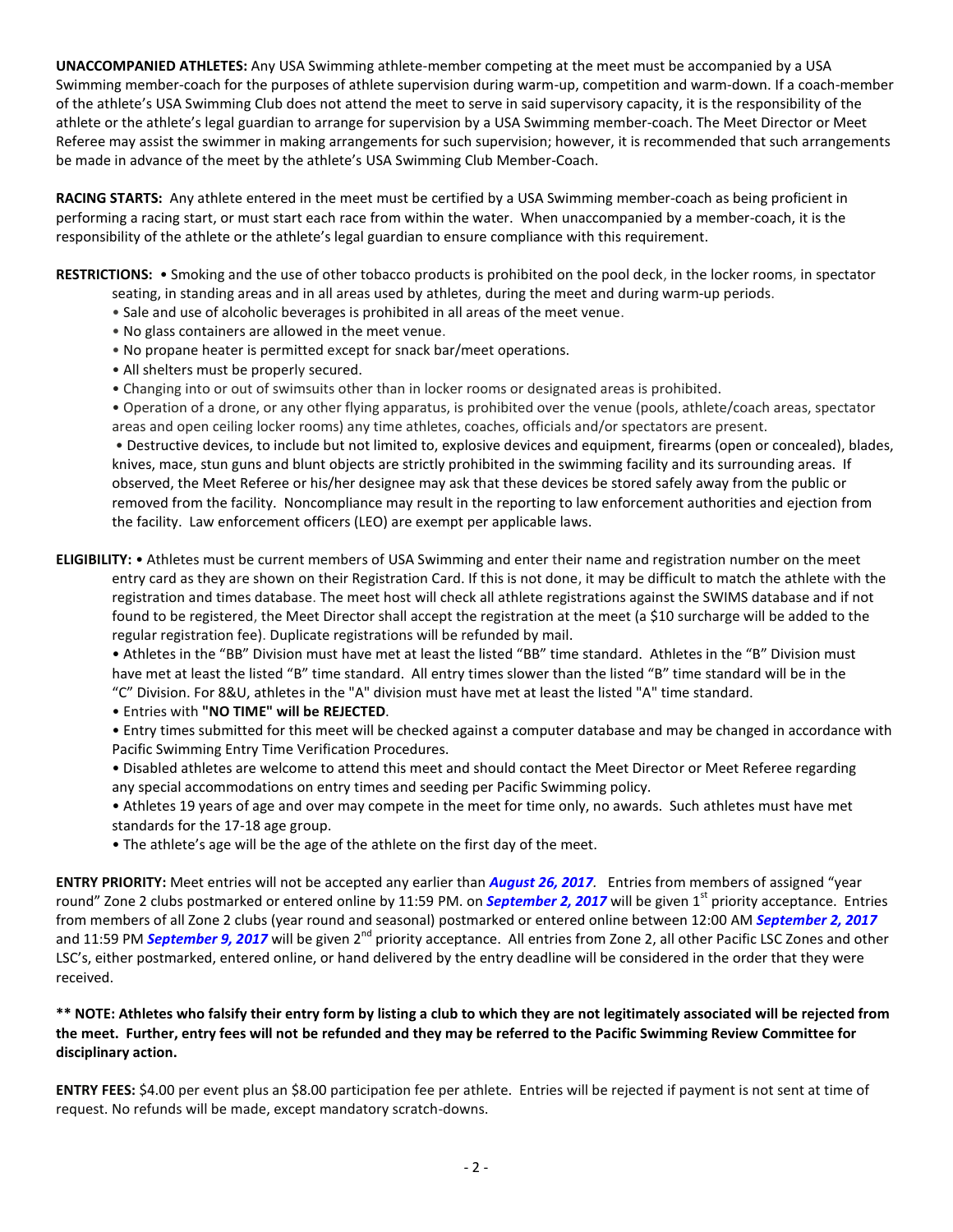**ONLINE ENTRIES:** To enter online go to **<http://ome.swimconnection.com/pc/AIA20170930>** to receive an immediate entry confirmation. This method requires payment by credit card. Swim Connection, LLC charges a processing fee for this service, equal to \$1 per swimmer plus 5% of the total Entry Fees. Please note that the processing fee is a separate fee from the Entry Fees. If you do not wish to pay the processing fee, enter the meet using a mail entry. **Entering online is a convenience, is completely voluntary, and is in no way required or expected of an athlete by Pacific Swimming.** Online entries will be accepted through 11:59 PM Wednesday, **September 20, 2017**, or until the meet has reached capacity, whichever comes first.

**MAILED OR HAND DELIVERED ENTRIES**: Entries must be on the attached consolidated entry form. Forms must be filled out completely and printed clearly with athlete's best time. Entries must be postmarked by Monday, **September 18, 2017** or hand delivered by 6:30 PM, Wednesday, **September 20, 2017**. No late entries will be accepted. No entries received after the meet has reached capacity will be accepted. No refunds will be made, except mandatory scratch-downs. Requests for confirmation of receipt of entries should include a self-addressed, stamped envelope.

## **Make check payable to**: **Alameda Island Aquatics Mail entries to**: **Alameda Island Aquatics Hand deliver entries to: Alameda Island Aquatics 875-A Island Drive, #190 875-A Island Drive, #190 Alameda, CA 94502 Alameda, CA 94502**

**CHECK-IN:** The meet will be deck seeded. Athletes must check-in at the Clerk-of-Course. No event shall be closed more than 30 minutes before the scheduled start of the session. Close of check-in for all individual events shall be no more than 60 minutes before the estimated time of the start of the first heat of the event. Athletes who do not check-in will not be seeded and will not be allowed to compete in that event.

**SCRATCHES:** Any athletes not reporting for or competing in an individual timed final event shall not be penalized. Athletes who must withdraw from an event after it is seeded are requested to inform the referee immediately.

**AWARDS:** First through eighth places in each division (C, B & BB) will be awarded for the 9-10, 11-12, 13-14, 15-16, 17-18 age groups. First through eighth place in each division (PC-C, PC-B, and PC-A) will be awarded for the 8 & Under age group. All athletes achieving an A time for the first time will be awarded a standard A medal, regardless of place achieved in the event. No awards will be given for athletes 19 years of age and older. Note: Individual awards must be picked up at the meet. We will not mail or distribute awards after the meet.

**ADMISSION:** Free. A limited amount of meet programs will be available for \$5.00.

**SNACK BAR & HOSPITALITY:** A snack bar will be available throughout the competition. Coaches and working deck officials will be provided lunch. Hospitality will serve refreshments to timers and volunteers.

**MISCELLANEOUS:** No overnight parking is allowed. Facilities will not be provided after meet hours.

**MINIMUM OFFICIALS:** The Meet Referee shall conduct an inventory of Officials and shall compare the number of athletes entered against the number of Officials that worked representing each club per day of the meet. Those clubs who have not provided sufficient Officials in a day of the meet, in accordance with the table below, will be fined \$100 per missing Official per day.

| Number of athletes entered in meet per<br>team per day | Number of trained and carded officials required |
|--------------------------------------------------------|-------------------------------------------------|
| $1 - 10$                                               |                                                 |
| $11 - 25$                                              |                                                 |
| $26 - 50$                                              |                                                 |
| $51 - 75$                                              |                                                 |
| 76-100                                                 |                                                 |
| Every 20 Athletes over 100                             |                                                 |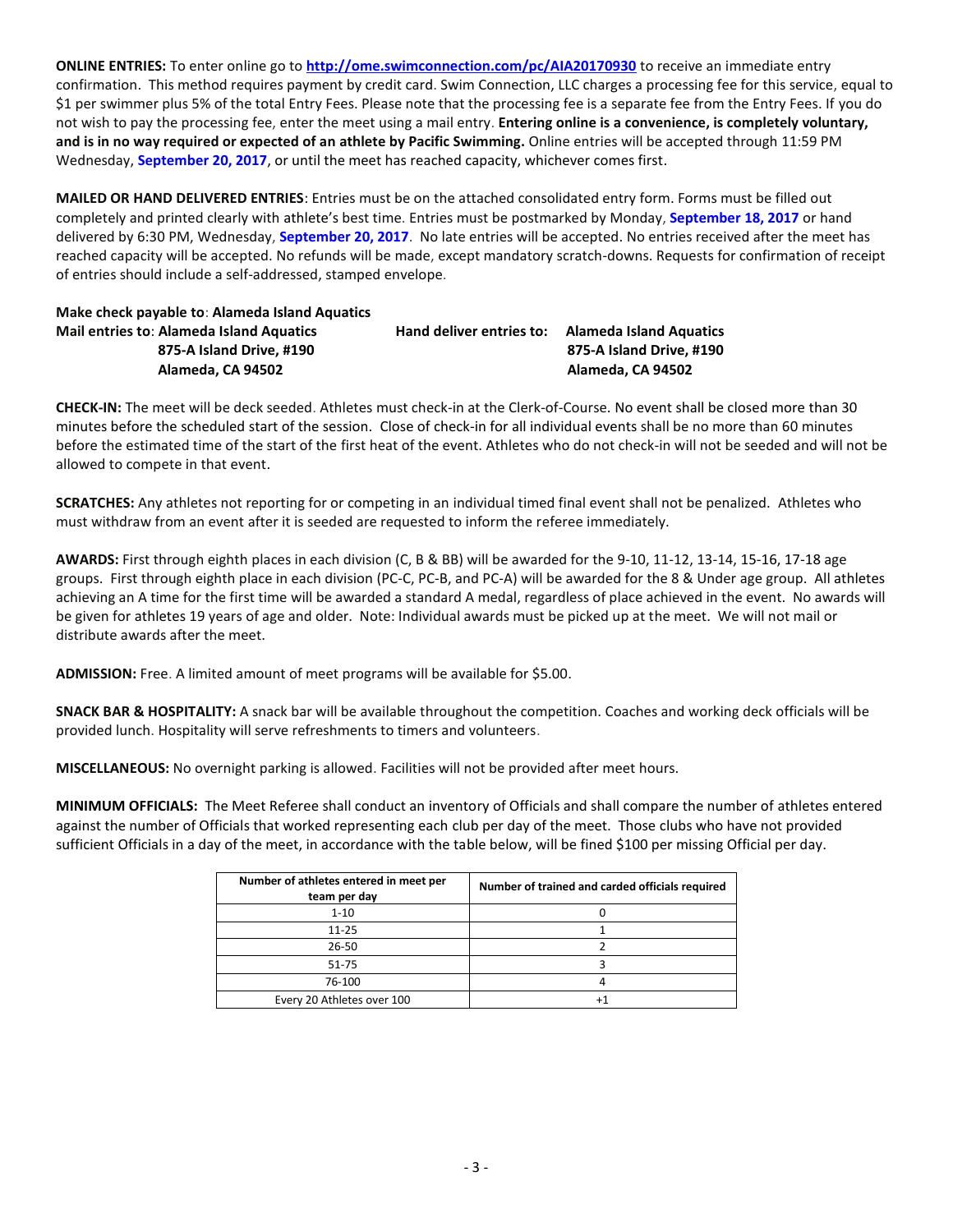#### **EVENT SUMMARY**

|              |          | <b>SATURDAY</b> |                | <b>SUNDAY</b> |        |           |               |  |  |
|--------------|----------|-----------------|----------------|---------------|--------|-----------|---------------|--|--|
| 8 & UN       | $9 - 10$ | $11 - 12$       | <b>13-UP</b>   | 8 & UN        | $9-10$ | $11 - 12$ | $13$ -UP      |  |  |
| 50 BR        | 50 BR    | 100 BR          | 200 BR         | 50 FR         | 50 FR  | 200 FL    | 200 BK        |  |  |
| <b>25 FR</b> | 100 FR   | 100 FR          | 50 FR          | 25 FL         | 200 FR | 50 FR     | <b>100 FR</b> |  |  |
| 50 FL        | 50 FL    | 200 IM          | 200 IM         | 50 BK         | 50 BK  | 50 BK     | 100 BR        |  |  |
| 25 BK        | 100 BK   | 200 BK          | 100 BK         | 25 BR         | 100 BR | 200 BR    | 100 FL        |  |  |
| 100 IM       | 100 IM   |                 | 500 FR (GIRLS) |               |        | 200 FR    | 500 FR (BOYS) |  |  |

## **EVENTS**

|                               | Saturday, September 30 <sup>th</sup> 2017 |                              |                               | Sunday, October 1st 2017 |
|-------------------------------|-------------------------------------------|------------------------------|-------------------------------|--------------------------|
| <b>GIRLS</b><br><b>EVENT#</b> | <b>EVENT</b>                              | <b>BOYS</b><br><b>EVENT#</b> | <b>GIRLS</b><br><b>EVENT#</b> | <b>EVENT</b>             |
| $\mathbf{1}$                  | 13-UP 200 Breast                          | $\overline{2}$               | 39                            | 13-UP 200 Back           |
| 3                             | 11-12 100 Breast                          | 4                            | 41                            | 11-12 200 Fly            |
| 5                             | 9-10 50 Breast                            | 6                            | 43                            | 9-10 50 Free             |
| $\overline{7}$                | 8 & UN 50 Breast                          | 8                            | 45                            | 8 & UN 50 Free           |
| 9                             | 13-UP 50 Free                             | 10                           | 47                            | 13-UP 100 Free           |
| 11                            | 11-12 100 Free                            | 12                           | 49                            | 11-12 50 Free            |
| 13                            | 9-10 100 Free                             | 14                           | 51                            | 9-10 200 Free            |
| 15                            | 8 & UN 25 Free                            | 16                           | 53                            | 8 & UN 25 Fly            |
| 17                            | 13-UP 200 IM                              | 18                           | 55                            | 13-UP 100 Breast         |
| 19                            | 11-12 200 IM                              | 20                           | 57                            | 11-12 50 Back            |
| 21                            | 9-10 50 Fly                               | 22                           | 59                            | 9-10 50 Back             |
| 23                            | 8 & UN 50 Fly                             | 24                           | 61                            | 8 & UN 50 Back           |
| 25                            | 13-UP 100 Back                            | 26                           | 63                            | 13-UP 100 Fly            |
| 27                            | 9-10 100 Back                             | 28                           | 65                            | 11-12 200 Breast         |
| 29                            | 11-12 200 Back                            | 30                           | 67                            | 9-10 100 Breast          |
| 31                            | 8 & UN 25 Back                            | 32                           | 69                            | 8 & UN 25 Breast         |
| 33                            | 9-10 100 IM                               | 34                           | 71                            | 11-12 200 Free           |
| 35                            | 8 & UN 100 IM                             | 36                           | $\overline{\phantom{a}}$      | 13-UP 500 Free BOYS      |
| 37                            | 13-UP 500 Free GIRLS                      | $\overline{\phantom{a}}$     |                               |                          |

| Saturday, September 30th 2017 |                  |                              |                               | Sunday, October 1st 2017 |                              |
|-------------------------------|------------------|------------------------------|-------------------------------|--------------------------|------------------------------|
| <b>IRLS</b><br>ENT#           | <b>EVENT</b>     | <b>BOYS</b><br><b>EVENT#</b> | <b>GIRLS</b><br><b>EVENT#</b> | <b>EVENT</b>             | <b>BOYS</b><br><b>EVENT#</b> |
| $\mathbf{1}$                  | 13-UP 200 Breast | $\overline{2}$               | 39                            | 13-UP 200 Back           | 40                           |
| $\overline{3}$                | 11-12 100 Breast | 4                            | 41                            | 11-12 200 Fly            | 42                           |
| $\overline{5}$                | 9-10 50 Breast   | 6                            | 43                            | 9-10 50 Free             | 44                           |
| $\overline{7}$                | 8 & UN 50 Breast | 8                            | 45                            | 8 & UN 50 Free           | 46                           |
| 9                             | 13-UP 50 Free    | 10                           | 47                            | 13-UP 100 Free           | 48                           |
| 11                            | 11-12 100 Free   | 12                           | 49                            | 11-12 50 Free            | 50                           |
| 13                            | 9-10 100 Free    | 14                           | 51                            | 9-10 200 Free            | 52                           |
| 15                            | 8 & UN 25 Free   | 16                           | 53                            | 8 & UN 25 Fly            | 54                           |
| 17                            | 13-UP 200 IM     | 18                           | 55                            | 13-UP 100 Breast         | 56                           |
| 19                            | 11-12 200 IM     | 20                           | 57                            | 11-12 50 Back            | 58                           |
| 21                            | 9-10 50 Fly      | 22                           | 59                            | 9-10 50 Back             | 60                           |
| 23                            | 8 & UN 50 Fly    | 24                           | 61                            | 8 & UN 50 Back           | 62                           |
| 25                            | 13-UP 100 Back   | 26                           | 63                            | 13-UP 100 Fly            | 64                           |
| 27                            | 9-10 100 Back    | 28                           | 65                            | 11-12 200 Breast         | 66                           |
| 29                            | 11-12 200 Back   | 30                           | 67                            | 9-10 100 Breast          | 68                           |
| 31                            | 8 & UN 25 Back   | 32                           | 69                            | 8 & UN 25 Breast         | 70                           |
| 33                            | 9-10 100 IM      | 34                           | 71                            | 11-12 200 Free           | 72                           |
| 35                            | 8 & UN 100 IM    | 36                           | $\overline{\phantom{a}}$      | 13-UP 500 Free BOYS      | 74                           |
|                               |                  |                              |                               |                          |                              |

Girls 500 Freestyle will be swum on Saturday. Boys 500 Freestyle will be swum on Sunday.

All 500 Freestyle athletes must provide their own timers and lap counters.

Athletes entering in the 500 free must meet the 13-14 "B" time standard for their gender (Girls: 6:49.39, Boys: 6:26.59).

Use the following URL to find the time standards: [http://www.pacswim.org/swim-meet-times/standards.](http://www.pacswim.org/swim-meet-times/standards)